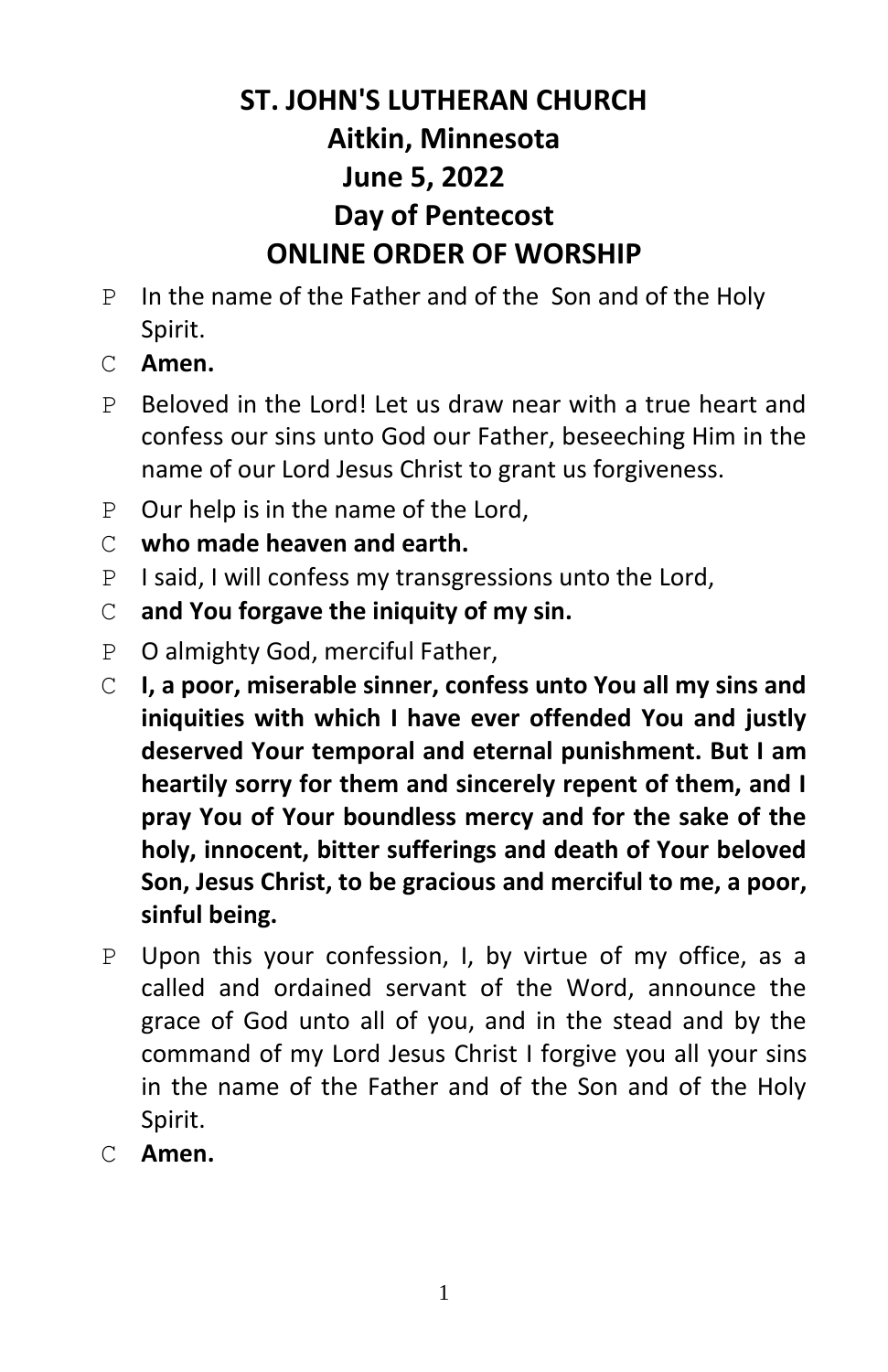**Introit**

Come, Holy Spirit, fill the hearts of the  $\vert$  faithful,\* and kindle in them the fire of your love. Alle- | luia. O LORD, how manifold are your works! In wisdom have

```
you | made them all;*
```
the earth is full of your  $\vert$  creatures.

These all | look to you,\*

to give them their food in due | season.

When you give it to them, they gath-  $\vert$  er it up;\*

when you open your hand, they are filled with | good things.

When you send forth your Spirit, they are cre- | ated,\* and you renew the face | of the ground.

**Glory be to the Father and | to the Son**\*

**and to the Holy | Spirit;**

**as it was in the be- | ginning,**\*

**is now, and will be forever. | Amen.**

Come, Holy Spirit, fill the hearts of the | faithful,\* and kindle in them the fire of your love. Alle- | luia.

# **Salutation and Collect of the Day**

P Let us pray.

O God, on this day You once taught the hearts of Your faithful people by sending them the light of Your Holy Spirit. Grant us in our day by the same Spirit to have a right understanding in all things and evermore to rejoice in His holy consolation; through Jesus Christ, Your Son, our Lord, who lives and reigns with You and the Holy Spirit, one God, now and forever.

C **Amen.**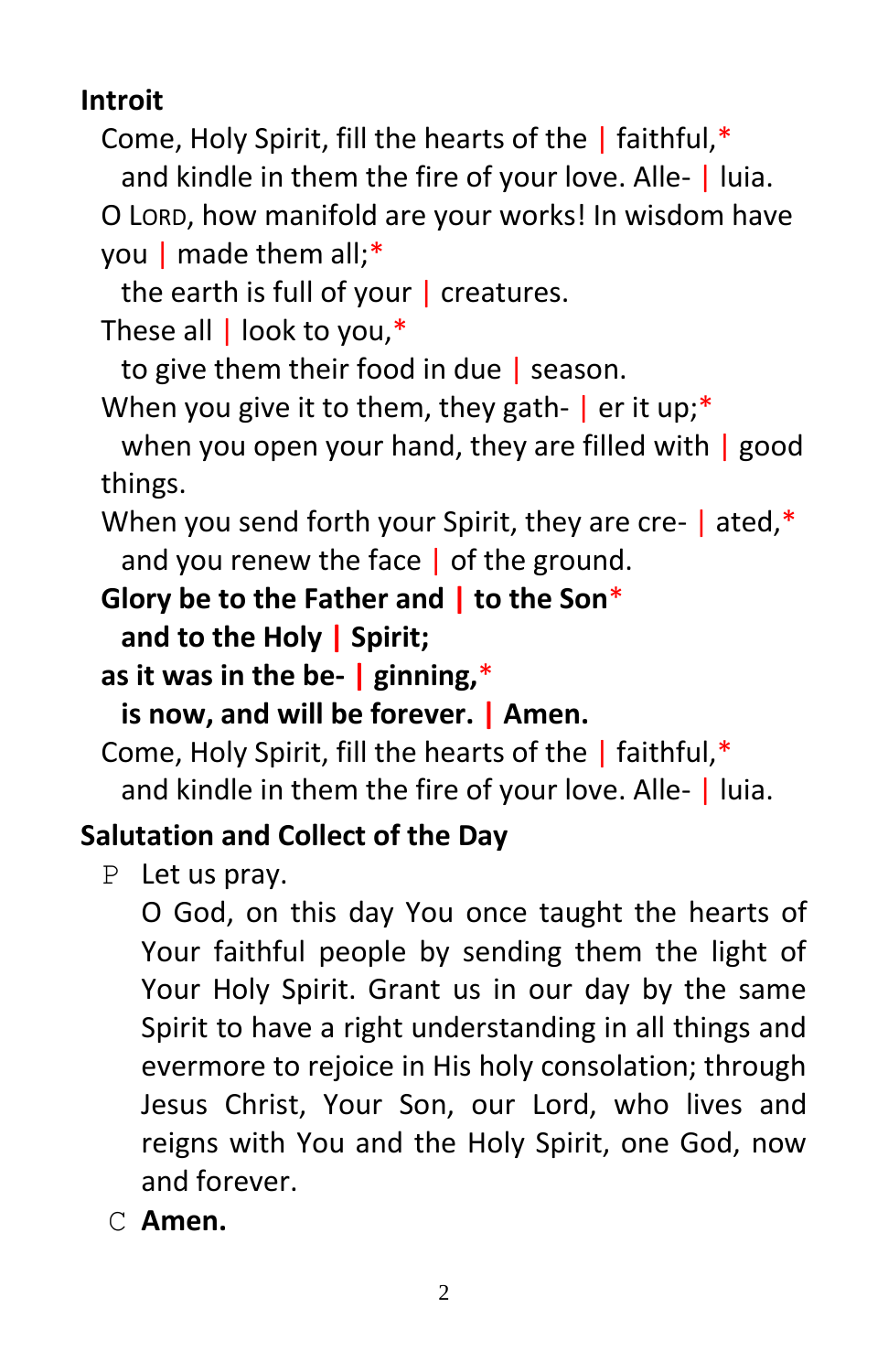#### **Old Testament Reading** *Genesis 11:1–9*

Now the whole earth had one language and the same words. And as people migrated from the east, they found a plain in the land of Shinar and settled there. And they said to one another, "Come, let us make bricks, and burn them thoroughly." And they had brick for stone, and bitumen for mortar. Then they said, "Come, let us build ourselves a city and a tower with its top in the heavens, and let us make a name for ourselves, lest we be dispersed over the face of the whole earth." And the LORD came down to see the city and the tower, which the children of man had built. And the LORD said, "Behold, they are one people, and they have all one language, and this is only the beginning of what they will do. And nothing that they propose to do will now be impossible for them. Come, let us go down and there confuse their language, so that they may not understand one another's speech." So the LORD dispersed them from there over the face of all the earth, and they left off building the city. Therefore its name was called Babel, because there the LORD confused the language of all the earth. And from there the LORD dispersed them over the face of all the earth.

A This is the Word of the Lord.

C **Thanks be to God.**

**Second Reading** *Acts 2:1–21*

When the day of Pentecost arrived, they were all together in one place. And suddenly there came from heaven a sound like a mighty rushing wind, and it filled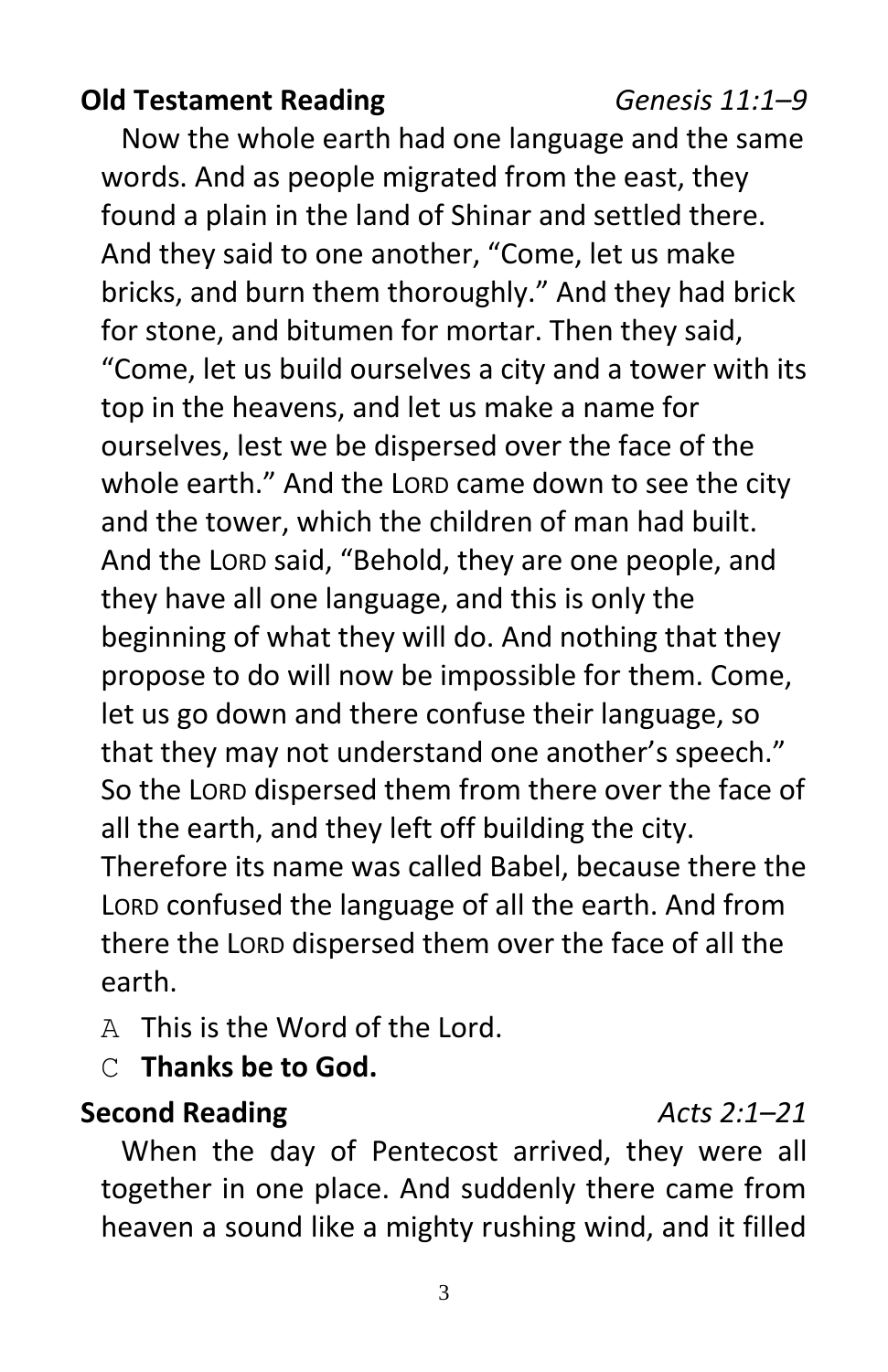the entire house where they were sitting. And divided tongues as of fire appeared to them and rested on each one of them. And they were all filled with the Holy Spirit and began to speak in other tongues as the Spirit gave them utterance.

Now there were dwelling in Jerusalem Jews, devout men from every nation under heaven. And at this sound the multitude came together, and they were bewildered, because each one was hearing them speak in his own language. And they were amazed and astonished, saying, "Are not all these who are speaking Galileans? And how is it that we hear, each of us in his own native language? Parthians and Medes and Elamites and residents of Mesopotamia, Judea and Cappadocia, Pontus and Asia, Phrygia and Pamphylia, Egypt and the parts of Libya belonging to Cyrene, and visitors from Rome, both Jews and proselytes, Cretans and Arabians—we hear them telling in our own tongues the mighty works of God." And all were amazed and perplexed, saying to one another, "What does this mean?" But others mocking said, "They are filled with new wine."

But Peter, standing with the eleven, lifted up his voice and addressed them, "Men of Judea and all who dwell in Jerusalem, let this be known to you, and give ear to my words. For these men are not drunk, as you suppose, since it is only the third hour of the day. But this is what was uttered through the prophet Joel:

"'And in the last days it shall be, God declares, that I will pour out my Spirit on all flesh,

and your sons and your daughters shall prophesy,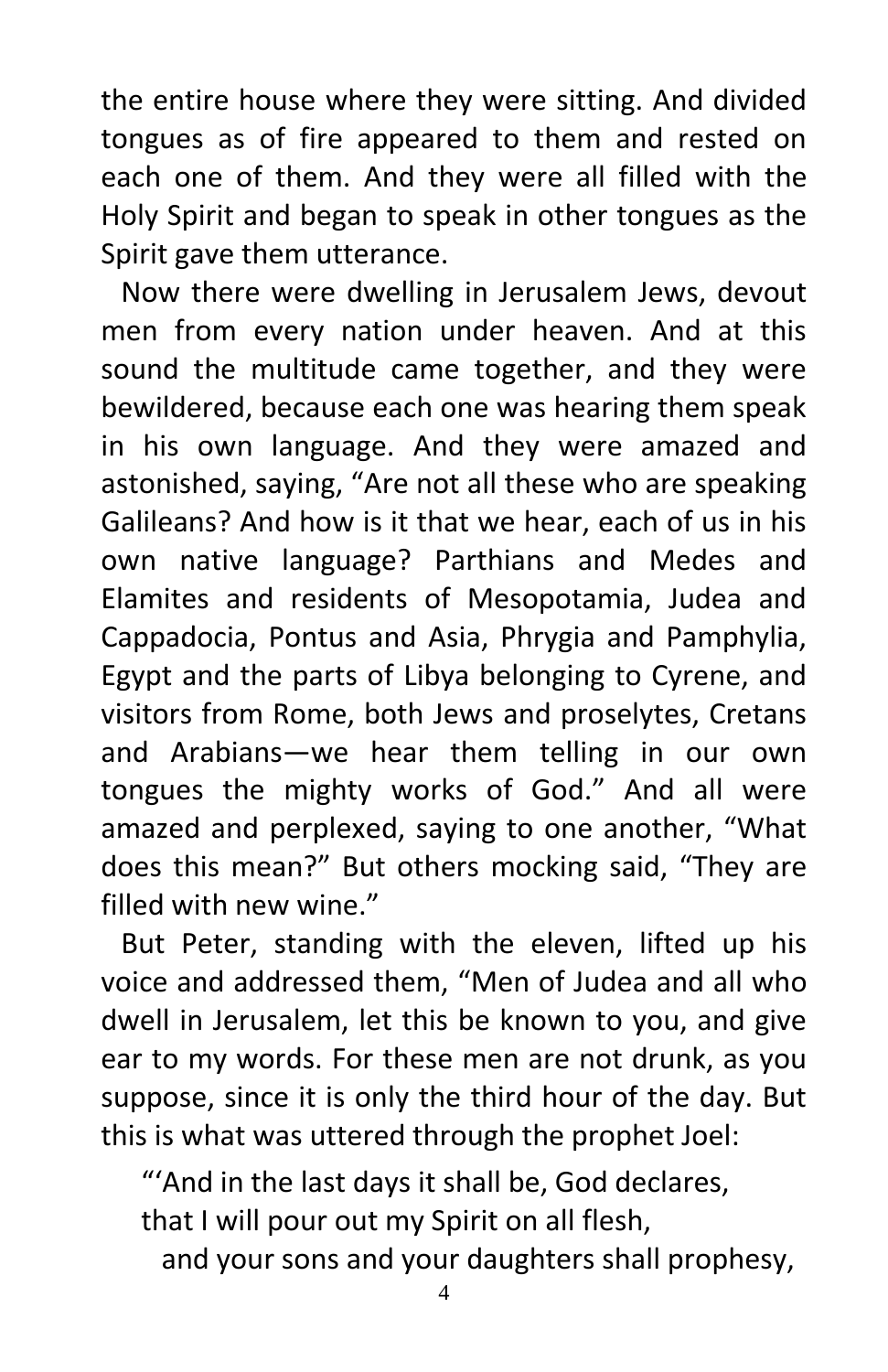and your young men shall see visions,

and your old men shall dream dreams;

even on my male servants and female servants

in those days I will pour out my Spirit, and they shall prophesy.

And I will show wonders in the heavens above and signs on the earth below,

blood, and fire, and vapor of smoke;

the sun shall be turned to darkness

and the moon to blood,

before the day of the Lord comes, the great and magnificent day.

And it shall come to pass that everyone who calls upon the name of the Lord shall be saved.'"

A This is the Word of the Lord.

C **Thanks be to God.**

#### **Holy Gospel** *John 14:23–31*

Jesus answered him, "If anyone loves me, he will keep my word, and my Father will love him, and we will come to him and make our home with him. Whoever does not love me does not keep my words. And the word that you hear is not mine but the Father's who sent me.

"These things I have spoken to you while I am still with you. But the Helper, the Holy Spirit, whom the Father will send in my name, he will teach you all things and bring to your remembrance all that I have said to you. Peace I leave with you; my peace I give to you. Not as the world gives do I give to you. Let not your hearts be troubled, neither let them be afraid.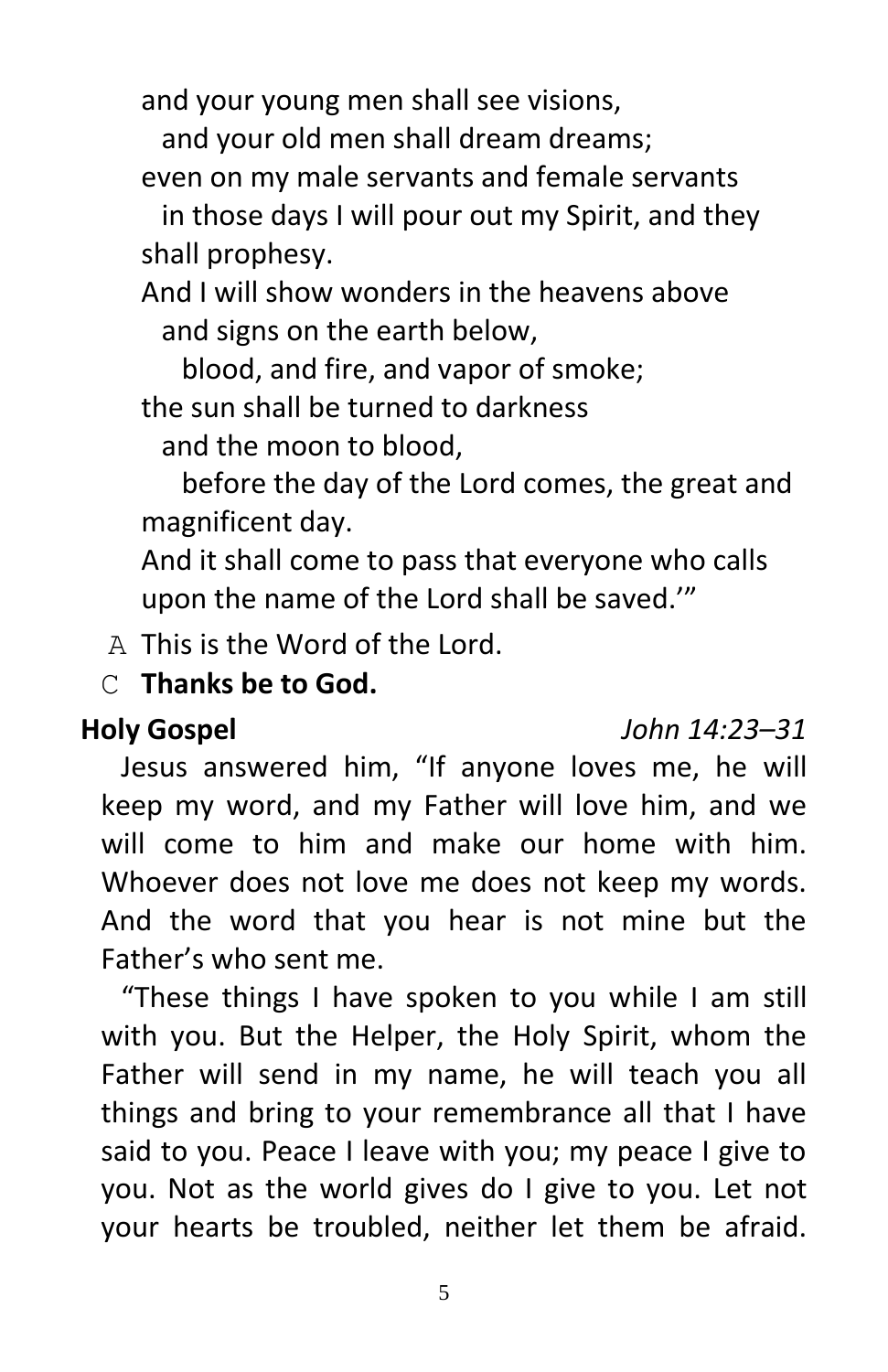You heard me say to you, 'I am going away, and I will come to you.' If you loved me, you would have rejoiced, because I am going to the Father, for the Father is greater than I. And now I have told you before it takes place, so that when it does take place you may believe. I will no longer talk much with you, for the ruler of this world is coming. He has no claim on me, but I do as the Father has commanded me, so that the world may know that I love the Father. Rise, let us go from here."

- P This is the Gospel of the Lord.
- C **Praise be to Thee, O Christ.**

### **Apostles' Creed**

C **I believe in God, the Father Almighty, maker of heaven and earth. And in Jesus Christ, His only Son, our Lord, who was conceived by the Holy Spirit, born of the virgin Mary, suffered under Pontius Pilate, was crucified, died and was buried. He descended into hell. The third day He rose again from the dead. He ascended into heaven and sits at the right hand of God the Father Almighty. From thence He will come to judge the living and the dead. I believe in the Holy Spirit, the holy Christian Church, the communion of saints, the forgiveness of sins, the resurrection of the body, and the life** e**verlasting. Amen.**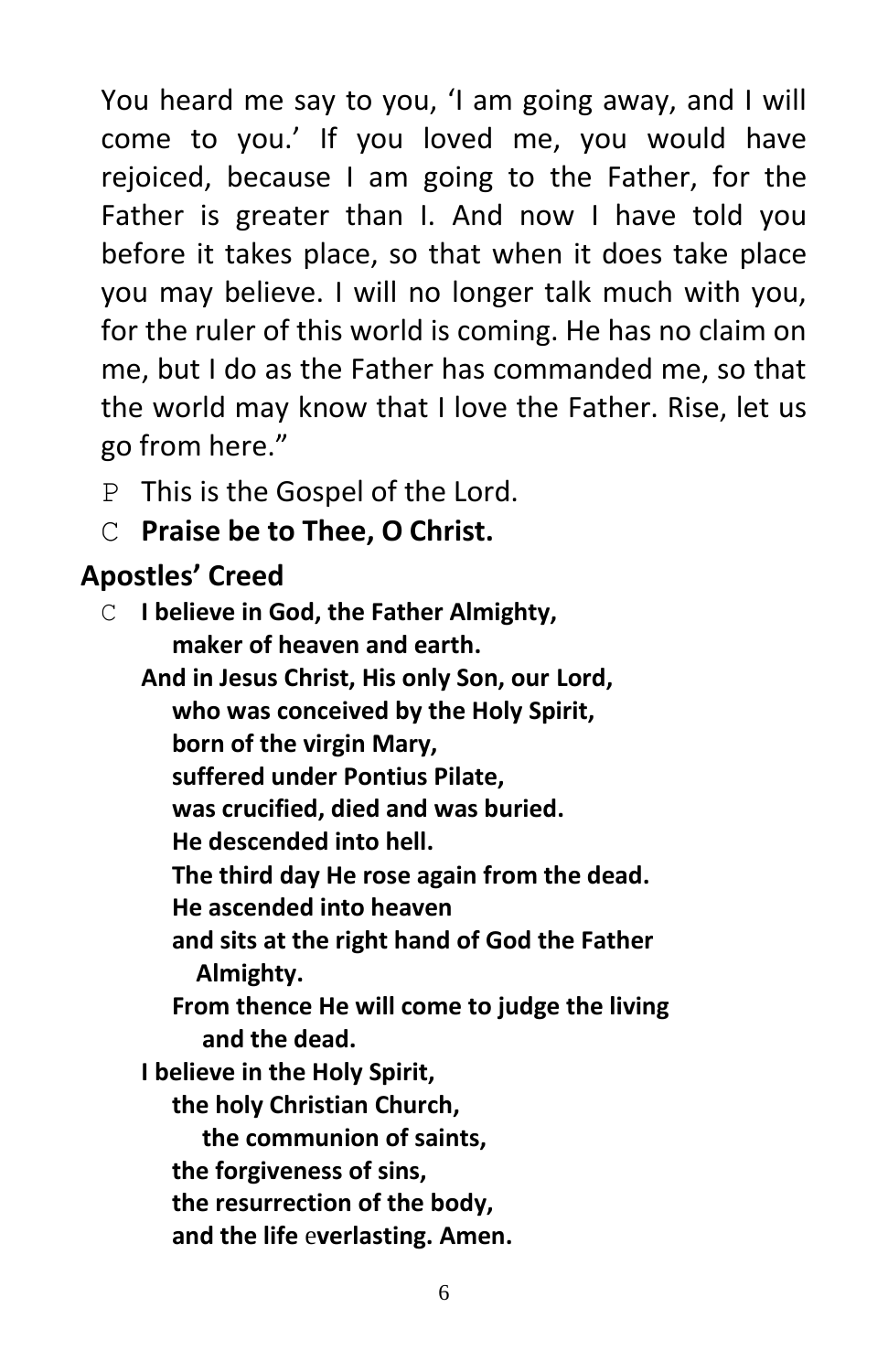#### **Sermon Text – Genesis 11:1-4; Theme – Other Tongues**

Today is the third major feast of the Christian Church Year. Christmas is the feast that directs our attention on the nature of Jesus Christ. He is true God and true man. He is true God who was conceived by the Holy Spirit. He is true man who was born of the Virgin Mary.

Easter is the feast that directs our attention on the fact that this true God and true man died for our sin and rose again to show that we can have the forgiveness of sin and the promise of heaven.

Today is Pentecost. On this day we remember how God the Holy Spirit uses Word and Sacrament to work and strengthen faith in our hearts. On this day in church we always have a reading from Acts chapter 2. That's the chapter that tells us what happened on the first Pentecost after Jesus had risen from the dead. There was the sound of a mighty wind, tongues of fire appeared on the disciples heads, and they were preaching in languages they had never knew before.

This year, our Old Testament lesson tells us why there are different languages. There are different languages because of what happened on **"the plain in the land of Shinar"** (Genesis 11:2). We know that place by the name of **"Babel"** (Genesis 11:9).

Our text begins with these words: **"Now the whole earth had one language and the same words"** (Genesis 11:1). That's hard for us to imagine. We live in a world with all kinds of languages. We get along OK because we tend to live and work with people who speak our language. If you travel, though, you learn that isn't true everywhere; some people speak a language that is foreign to us.

<sup>7</sup>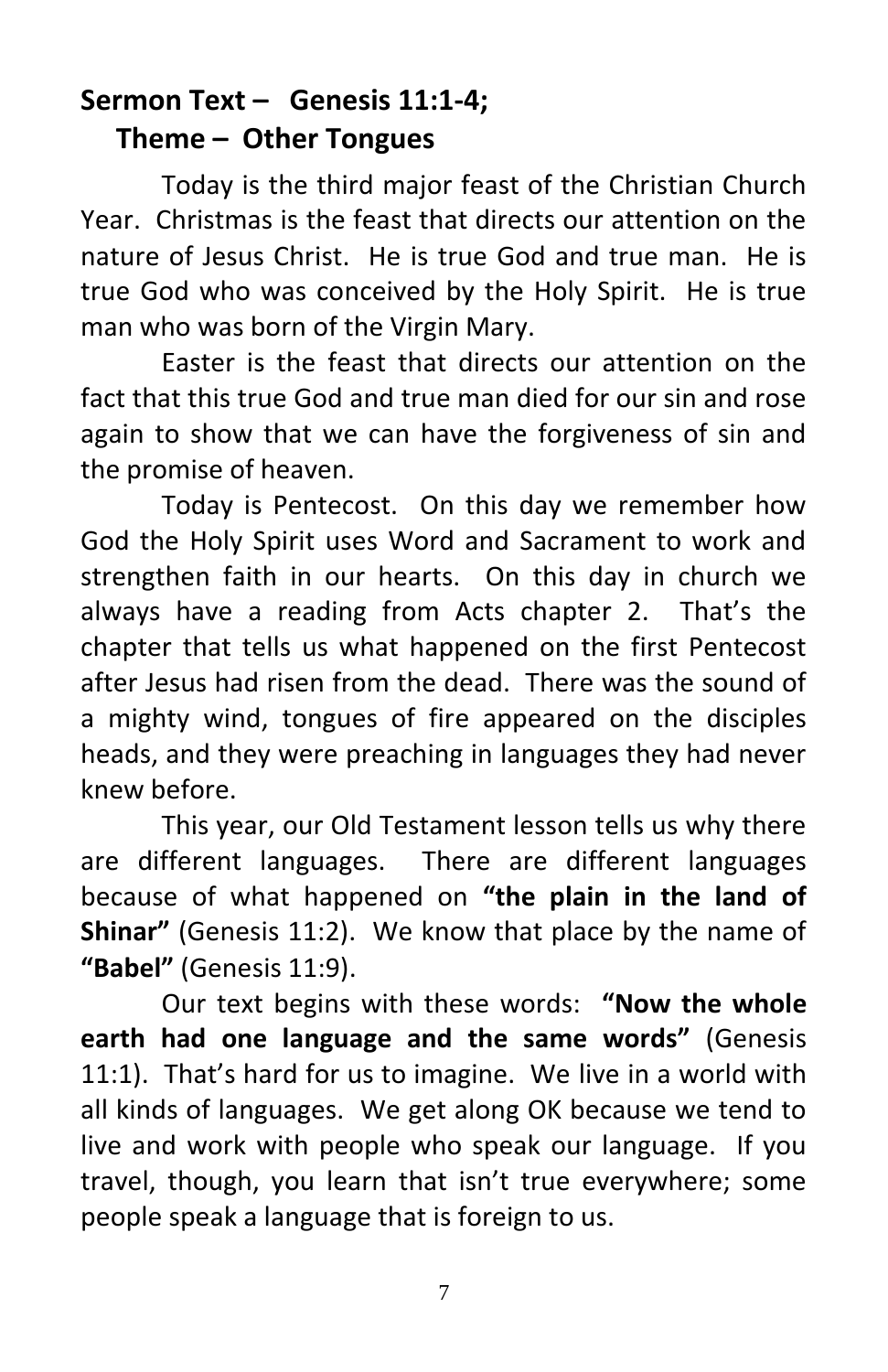Can you imagine, though, going to work one day and all the people you are working with are no longer speaking a language that you can understand. That's what the people who were working on building a tower at Babel experienced. It may even have been true that the people they were living with were no longer speaking a language that they could understand.

All of this is punishment for sin. "What sin?" we might wonder. Well, after the flood, God blessed Noah and his sons and their wives: **"Be fruitful and multiply and fill the earth"** (Genesis 9:1). God wanted Noah's descendants to spread out all over the world.

What did they do? They didn't spread out all over the world. They stayed together and built a city. Why? Our text tells us why. They wanted to make a name for themselves (Genesis 11:4).

Really, though, the sin they were guilty of was very much like the sin that got Adam and Eve kicked out of Eden. The sin that got Adam and Eve into trouble, the sin that got the people building that tower of Babel in trouble, was the sin against the 1<sup>st</sup> Commandment. "You shall have no other **gods."** It is the breaking of that commandment that so very often gets us into trouble.

I say that because before Adam and Eve reached for the forbidden fruit and before the people on that plain in Shinar started making bricks and before you and I have any sinful thought, word, or deed, we break the  $1^{st}$ Commandment. We do that by removing God from His rightful place. We assume that He does not know what is best for us or that He does not want what is best for us.

The problem with what the people of Babel were doing was not that they were building a tower. There have been many towers built since that time. We call them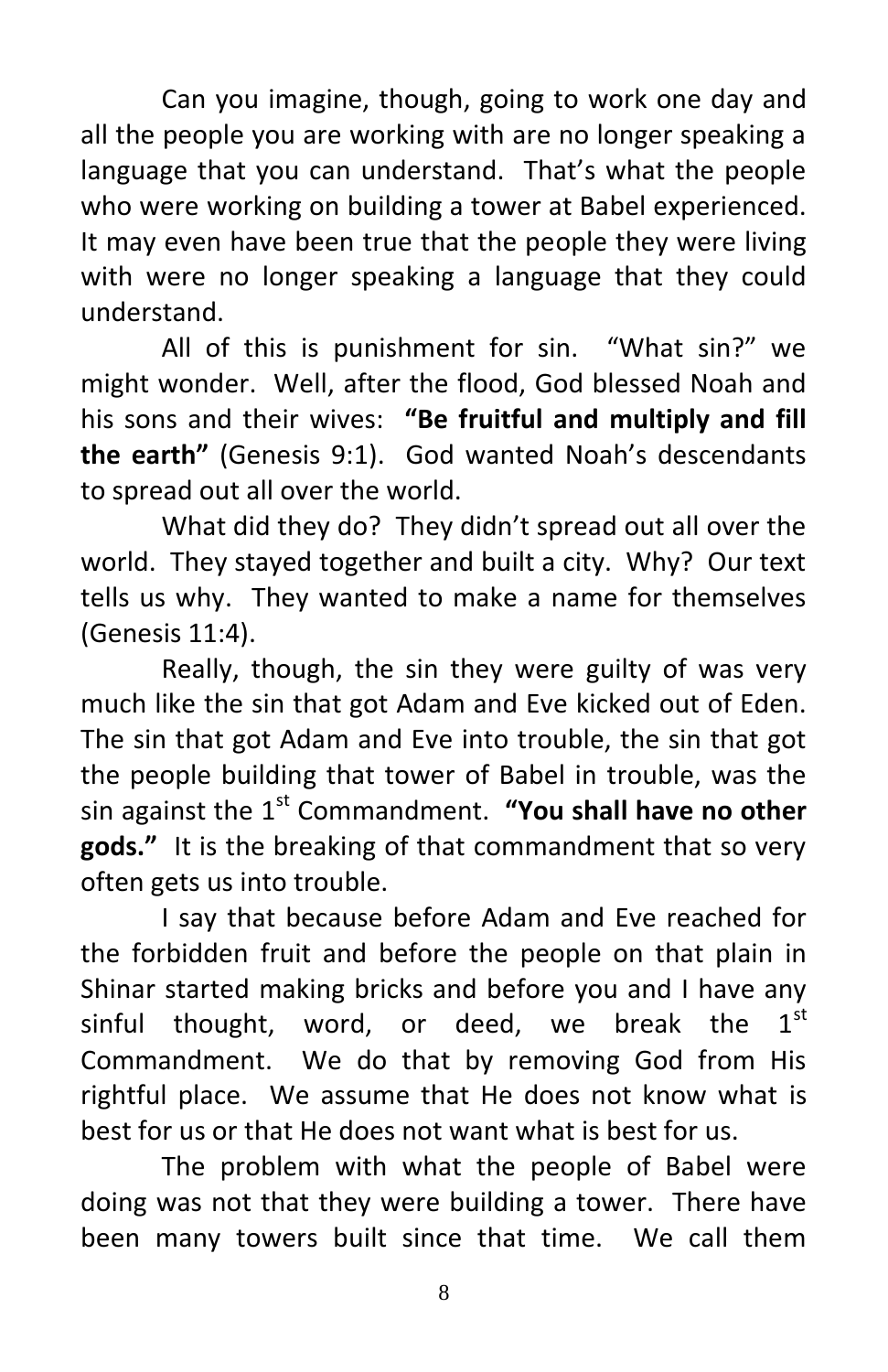skyscrapers. The problem was that they wanted to make a name for themselves.

In the Lord's Prayer Jesus has taught us to pray **"Hallowed by Thy Name."** What the people of Babel were praying was "Hallowed be our name." The problem was: they were self-centered instead of God-centered. To punish them for their sin: God confused their language.

In our reading from Acts chapter 2 for today, we hear the account of what happened on the first Pentecost after Jesus had risen from the dead. To be clear it was not the first Pentecost. Pentecost was one of the three annual feasts that God had established at the time of Moses. God wanted His people to gather together to celebrate these feast. Pentecost sometimes is called "The Feast of Weeks." That's because it took place seven full weeks after the Feast of the Passover. Because it was on the  $50<sup>th</sup>$  day, it also was called "Pentecost." Pentecost is the Greek word for 50.

While "The Feast of the Passover" was to be a reminder of how God had freed His people from slavery in Egypt, "The Feast of Weeks" or "Pentecost" was understood to reflect the fact that God had given His people His Word. Just in case you are wondering, the third feast that God established at the time of Moses was "The Feast of Booths." It would be the equivalent of our Thanksgiving and was a reminder of how God still took care of His people.

The point is: because what we hear about in our  $2^{nd}$ lesson took place during "The Feast of Weeks," there were a lot of people in Jerusalem from all over the world, people whose native language was different that the language spoken by the disciples. When many of those people were drawn together because they had heard the sound of **"the mighty rushing wind"** (Acts 2:6), the Holy Spirit gave Jesus' disciples the ability to speak in the native tongues of the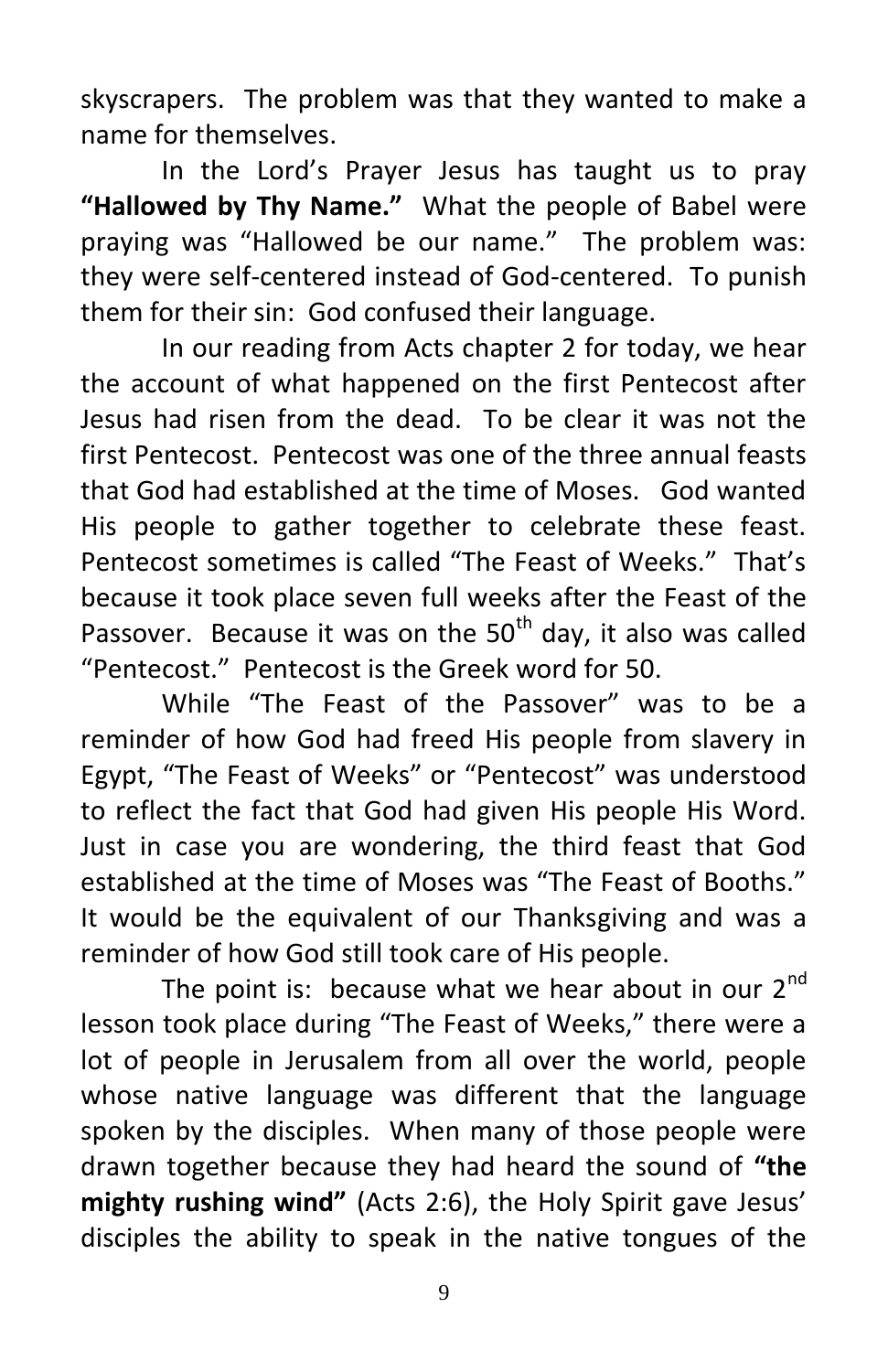people who were there. The God who confused the language at Babel overcame that confusion by enabling the disciples to preach His Word, powerfully in languages that the people would understand.

When God confused the language at Babel, He was trying to restrain evil. When God gave the disciples the ability to speak in all those languages, He was bringing the good news of Jesus to them. The Good News is this: Jesus had done all that was necessary to overcome evil. He did that by dying on the cross for all our evil sins. And, then, on the third day He rose from the dead to show that He had won the victory over death and the evil one. Through Jesus we have the forgiveness of sin and we are freed from our slavery to sin.

That's what the Holy Spirit did then and that is what the Holy Spirit is doing today. He comes to us with the good news of Jesus, hopefully in a language we can understand. And, just as He did back on the Pentecost that we heard about in our  $2^{nd}$  lesson, so the Holy Spirit works and strengthens faith in our hearts through the preaching of God's Word. That way the closing words of our 2<sup>nd</sup> lesson is true for us: **"Everyone who calls upon the name of the Lord shall be saved"** (Acts 2:21). AMEN

- P The peace of God, which passes all understanding, keep your hearts and minds in Christ Jesus.
- C **Amen.**

#### **Prayer of the Church**

Gracious Lord, Your Spirit fills the world and gladdens Your Church with the remembrance of all Christ Jesus has spoken. Comfort us with divine peace, and do not let our hearts be troubled or afraid.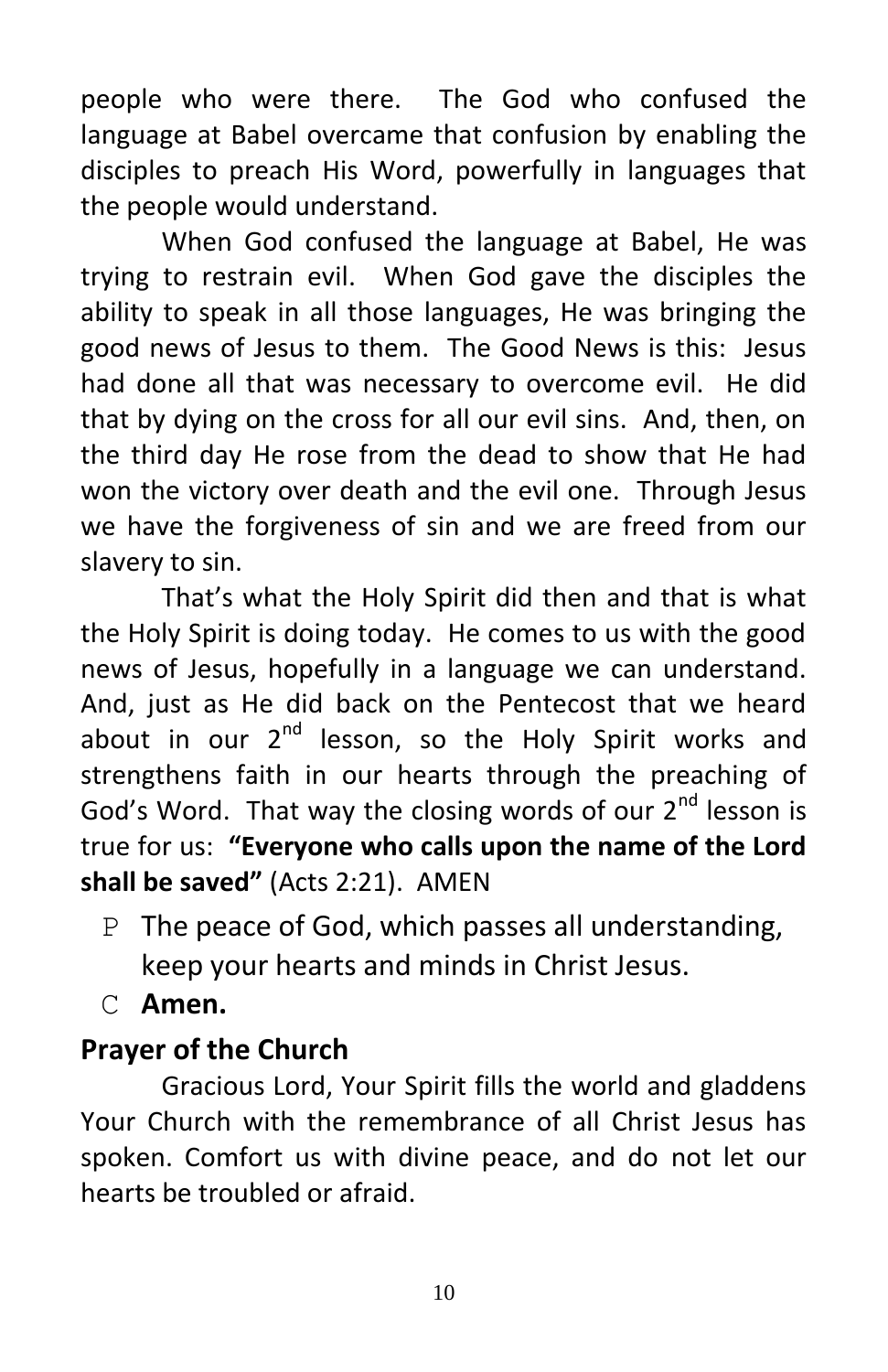Heavenly Father, as You once chose apostles to proclaim the resurrection, so open the mouths of Your pastors and people to declare His praises to all who will hear. Lord God, sustain those who are mocked for believing and confessing the truth of Your Word, that they may remain faithful to You.

Father of our Lord Jesus Christ, You have poured out Your Spirit upon us, that we might believe Your truth and raise our sons and daughters in it. Bless all parents, that they may faithfully teach their children in Your Word.

Lord of might, preserve Your people from their enemies, bring peace to the nations and prosper the cause of life. Bless our leaders, especially our president, governor, Congress, legislature, and all judges and magistrates. Give them a relentless pursuit of just laws for the common good of all, with a heart of mercy for the weak and vulnerable.

Lord of compassion, forget not the sick and the suffering. Grant them healing according to Your will *[especially do we name before You \_\_\_\_\_\_\_\_\_\_\_\_\_]*. Give them confidence that You know their need and will well supply them with all that they need to endure to the day of Your coming, when all affliction will end and You will grant the perfect consummation to us and to all who have loved Your appearing.

Almighty Father, with Your Son, Jesus Christ, send Your Holy Spirit into our hearts through Your Word to rule and govern us according to Your will, comfort us in every temptation and misfortune, and defend us against every error, that we may continue steadfast in the faith, increase in love and good works, and — trusting firmly in Your grace for us by His death — obtain eternal salvation; through the same Jesus Christ, Your Son, our Lord, who lives and reigns with You and the Holy Spirit, one God, now and forever. **Amen.**